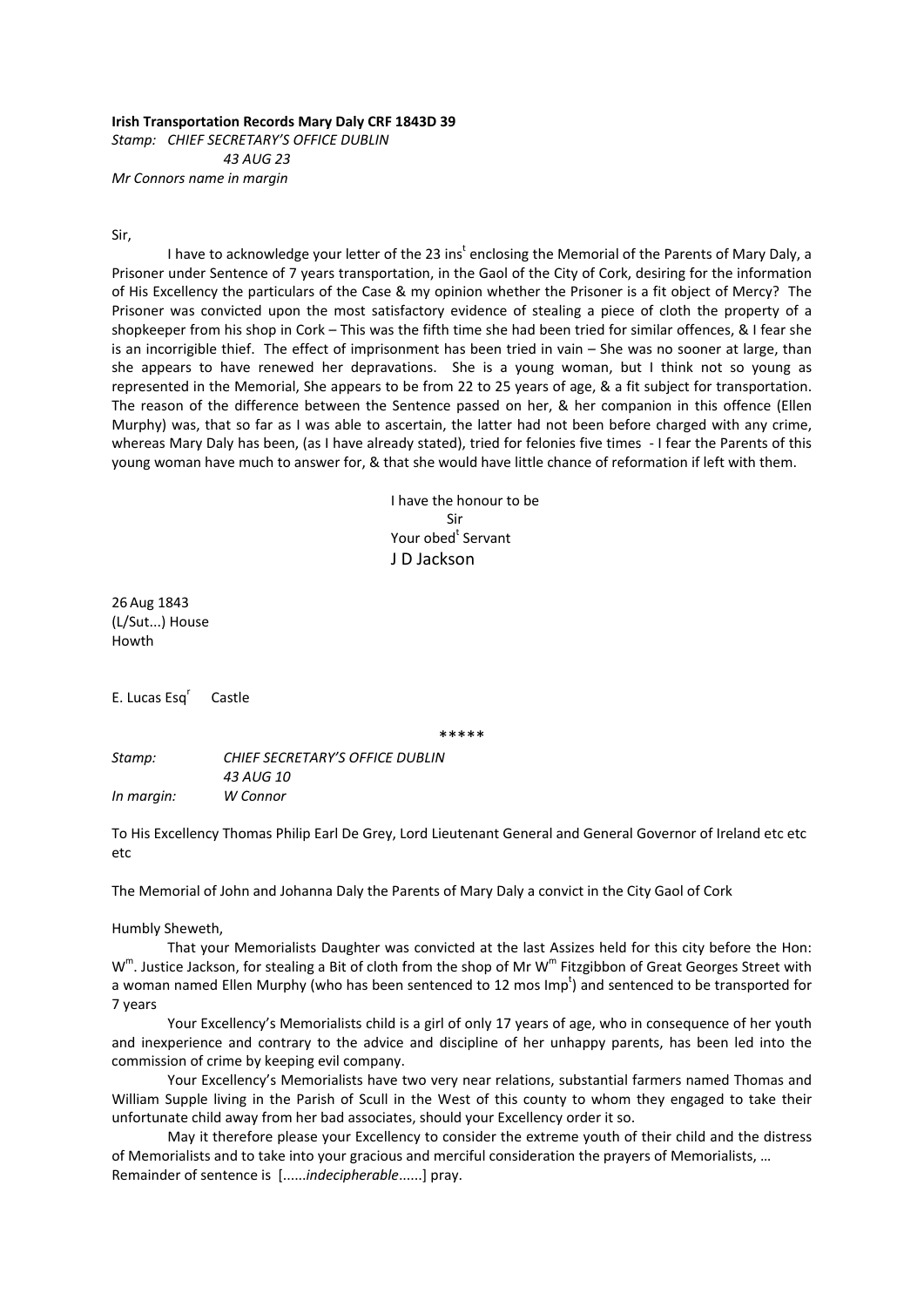**…**The prayer recommended by (?) Tre… Robert (?) (?) McNamara (?) WM Gallagher M.P. Daniel Meagher P Kelly James Harding R Ga..(?)

\*\*\*\*\*

*Annotation: W Connor Oct 13/43*

The humble Memorial of Hannah Daly of Rose Merry Lane in the City of Cork the legitimate mother of Mary Daly spinster of s<sup>d</sup> Lane in s<sup>d</sup> City now a confined prisoner in the s<sup>d</sup> City Gaol of Cork.-

May it please your most gracious Excellency That I am the afflicted and distressed Mother of the s<sup>d</sup> Mary Daly, now a confined prisoner under the sentence of seven years transportation far far from her native land, The s<sup>d</sup> Mary Daly has been tried and found guilty on the 5<sup>th</sup> day of August 1843 – in the s<sup>d</sup> City of Cork by the learned Sargeant Jackson presiding at s<sup>d</sup> time – City Judge of the s<sup>d</sup> City of Cork, May it please your most gracious Excellency that my only daughter and child at present now surviving out of the number eleven, the said Mary Daly aforesaid, has received on the above date the awful sentence of seven years transportation far far from her native land. The s<sup>d</sup> sentence was passed on s<sup>d</sup> confined prisoner already named in consequence of a small bit of Cloth, stolen from Mr W<sup>m</sup> Fitzgibbon: the property of the  $s^d$  W<sup>m</sup> Fitzgibbon of New Great Georges Street in the City of Cork. May it please your most gracious Excellency although my daughter the s<sup>d</sup> Mary Daly - was tried and convicted for the above offence there was in Company with her Ellen Murphy of the s<sup>d</sup> City of Cork equally concerned on the above offence and the s<sup>d</sup> Ellen Murphy received only the sentence of twelve months imprisonment from the s<sup>d</sup> Learned Jackson although equally concerned in s<sup>d</sup> charges.

May it please your most gracious Excellency as the afflicted Mother of the s<sup>d</sup> Mary Daly already named, who was tried and convicted for the above charge, an appeal with great respect to your most gracious Excellency that your Excellency will be graciously pleased to mitigate the awful sentence, of seven years transportation to any period of Confinement that your Excellency may deem proper of bestowing on My only Daughter out of the Number 11 children Three(?) only surviving and for acquiasating(sic) to the prayer of Memorialist I as an afflicted Mother shall for ever pray etc etc

N.B. That my prayer on your most gracious Excellencys part for mitigating the sentence of seven years transportation to any period of confinement your most gracious Excellency of bestowing on my only Child the s<sup>d</sup> Mary Daly – your most gracious Excellency, will [...] my prayer on your behalf – May it please your most Gracious Excellencys [..] only daughter the s<sup>d</sup> Mary Daly under the awful sentence of seven years transportation is only fifteen years old. I hope your Excellency will take her youthful age ........ (*indecipherable*)… humane consideration and for such you will [.....].prayer

We the Undersigned persons of the City of Cork – recommend the prayer of this Memorialist, to Your Most gracious Excellency as knowing her to be the afflicted and distressed Mother of the said Mary Daly already named.

## *Thirteen signatures follow*

May it please your Most gracious Excellency, That I Mr W<sup>m</sup> Fitzgibbon of the said City of Cork the owner of the said stolen cloth recommend, the prayer of this Memorialist to your Most gracious Excellency hoping that your excellency will ascede to the prayer of her Memorial

> Your Excellencys Most faithful And obedient Servant – W<sup>m</sup> Fitzgibbon at 14Great Georges Street Cork